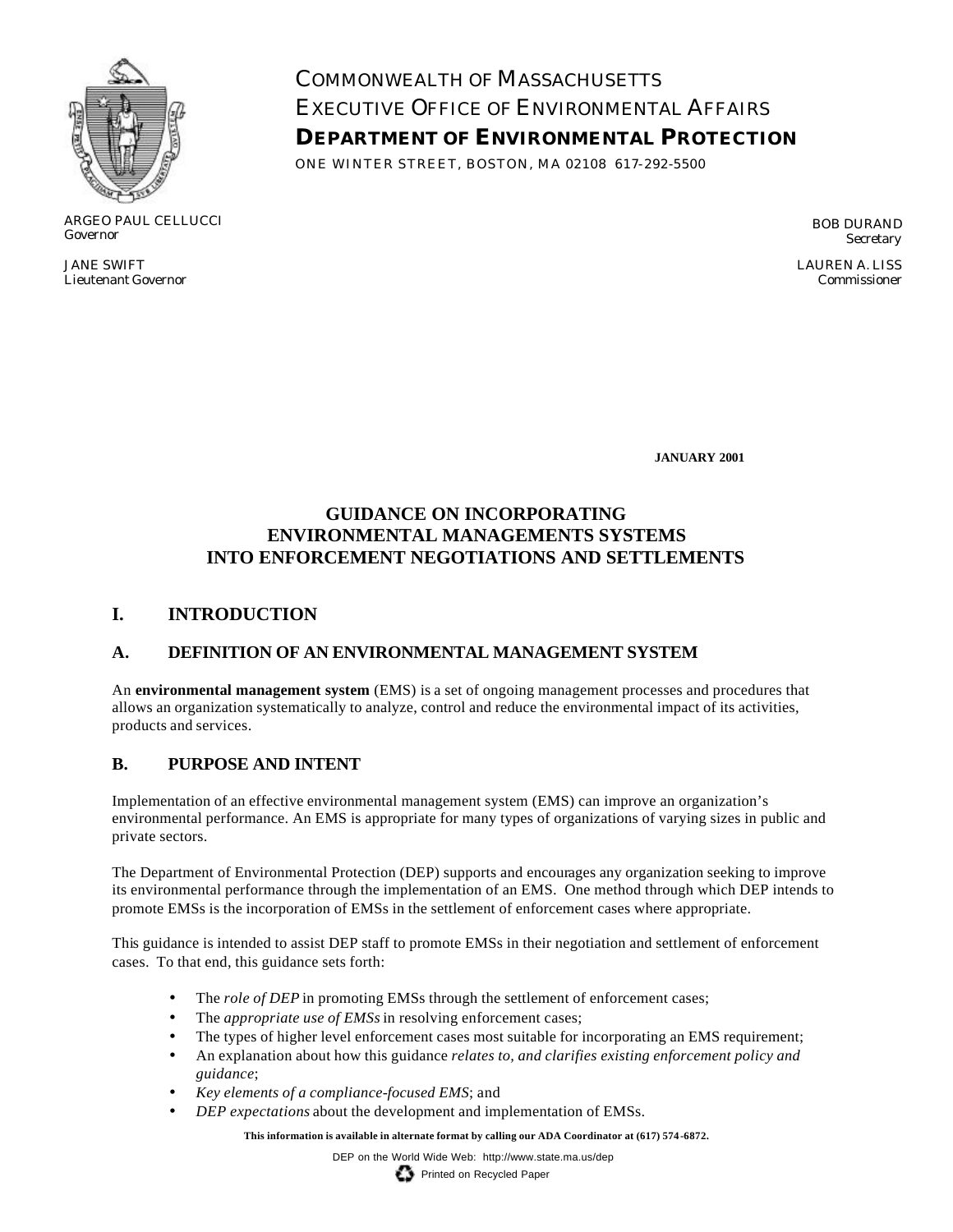### **C. APPLICABILITY AND LEGAL EFFECT**

This guidance applies to all administrative enforcement actions commenced after the effective date of this guidance, and to all pending cases in which DEP has not reached agreement in principle with the regulated entity on the terms and conditions of settlement as of the effective date of this guidance.

This guidance supplements the DEP 1997 Enforcement Response Guidance, and should be read in conjunction with it, unless otherwise specified below.

This guidance does not apply to settlements of claims for stipulated or suspended penalties for violations of consent orders or other consent order requirements. Thus, in resolving a claim for a suspended or stipulated penalty, an agreement to develop and implement an EMS cannot be used to reduce the amount of the suspended or stipulated penalty.

This guidance:

- Does not constitute final agency action;
- Is intended solely as guidance for DEP managers and staff in the exercise of enforcement authority under the Civil Administrative Penalties Act, M.G.L. Chapter 21A, Section 16 and 310 CMR 5.00, and various other program authorities;
- May not be relied upon to create rights, duties, obligations, or defenses, implied or otherwise, enforceable at law or in equity, by any person in litigation with DEP; and
- Is not intended to, nor does it, constitute "regulations" as that term is used in M.G.L. Chapter 30A.

DEP reserves the right to act at variance with this guidance in exercising sound enforcement discretion and good judgment. DEP also reserves the right to amend it at any time without public notice.

## **II. PROMOTION OF EMSs THROUGH ENFORCEMENT**

DEP adopts the following principles in promoting EMSs through negotiation and settlement of enforcement cases:

### **A. APPLICABILITY**

#### **1. LIMITED TO HIGHER LEVEL ENFORCEMENT CASES**

DEP will include provisions concerning implementation of an EMS *only in cases involving higher level enforcement* (i.e., cases in which an enforcement response is greater than a Notice of Noncompliance).

#### **2. NECESSARY COMPLIANCE ASSURANCE ACTIVITY**

DEP considers the adoption and implementation of an EMS to be *part of the activity necessary* for a regulated entity that routinely engages in activity regulated by DEP to return to, achieve, maintain and/or improve overall environmental compliance. Accordingly, in higher level enforcement cases involving such regulated entities, DEP may accept, at its sole discretion, and then require establishment of an EMS as a condition of settlement.

*DEP managers and staff should discuss at the Regional Enforcement Review Committee (RERC) whether an EMS is an appropriate settlement condition*, considering the nature of the regulated entity, the nature of the violations and the degree of noncompliance. *Examples* of higher level enforcement cases that *may be appropriate* for incorporating an EMS include:

- Cases involving regulated entities in violation of multiple DEP program requirements;
- Cases involving regulated entities with multiple facilities within Massachusetts;
- Cases involving municipalities;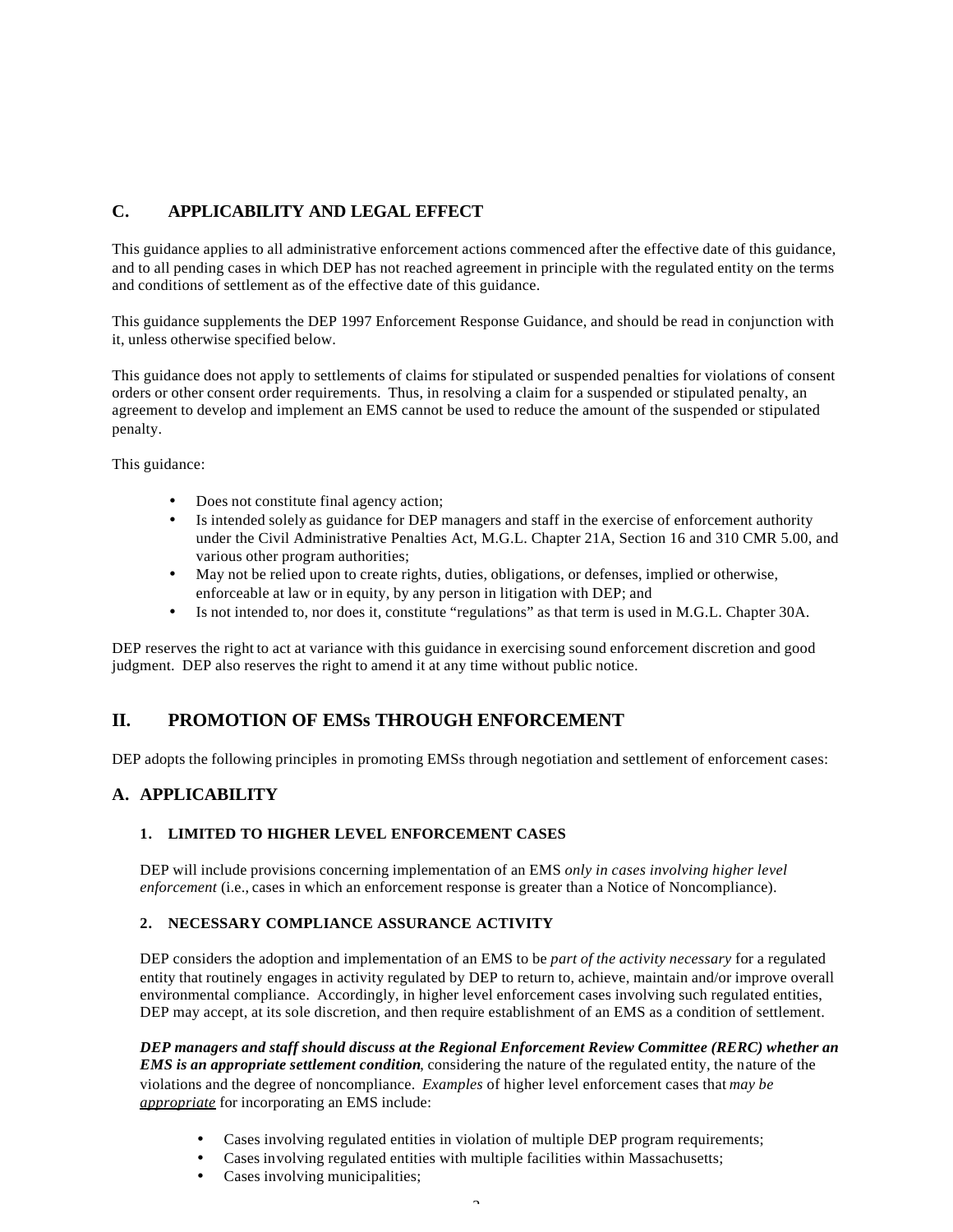- Cases involving state agencies and authorities;
- Cases involving sectors specifically targeted by DEP for promotion of EMSs; and
- Other cases in which facts compel the promotion of an EMS.

There may also be higher level enforcement cases for which requiring establishment of an EMS is *not* a desirable or effective condition of settlement. *Examples* of cases that may be *inappropriate* for incorporating EMSs include:

- Cases involving one-time wetlands violations;
- Cases involving violations applicable to residential properties and committed by the homeowner;
- Cases involving criminal violations; and/or
- Cases involving regulated entities that do not have the ability, reliability and/or willingness to adopt and implement an EMS.

### **B. PENALTY CALCULATION**

M.G.L. Chapter 21A, Section 16 and 310 CMR 5.25 require DEP to consider a number of criteria concerning the regulated entity's conduct relative to the violations in determining the appropriate amount of an administrative penalty. The **DEP Guidelines for Calculating Administrative Penalties** (the "DEP Calculation Guidance") describe these considerations as evidence of the *existence of good faith* which may be used to reduce the amount of the base penalty after gravity based adjustments up to fifty percent.

**NOTE:** Please refer to Section III of this guidance, *Relationship of This Guidance to Existing Enforcement Policy and Guidance*, for discussion of penalty calculation and mitigation in cases concerning small businesses, municipalities, environmental audits and/or supplemental environmental projects.

#### **1. WHERE EMS DOES NOT EXIST AT TIME OF INSPECTION**

*Where a regulated entity does not have an EMS in place at the time of the initial inspection*, and agrees to develop and establish an EMS as a condition of settlement, DEP will consider the regulated entity's agreement as *evidence of good faith* in returning to compliance and assuring future compliance. DEP will then calculate a "good faith" reduction of 0% to 50% of the base penalty after gravity-based adjustments in consideration of the EMS agreement.

DEP will reduce the penalty by the amount of the "good faith" adjustment, and suspend that amount *contingent upon the regulated entity complying fully with the consent order requirements concerning development and establishment of an EMS*. The consent order will specifically require the regulated entity to pay the full amount of the suspended "good faith" reduction in the event that the regulated entity fails to comply with the requirements concerning the EMS.

As an alternative to reinstating the suspended "good faith" reduction, DEP may use stipulated penalties to assure compliance with consent order requirements concerning development and performance of an EMS.

#### **2. WHERE EMS EXISTS AT TIME OF INSPECTION (EMS NOT PREVIOUSLY REQUIRED BY DEP)**

*Where a regulated entity has an EMS in place at the time of the initial inspection,* and agrees to review and modify the existing EMS to imp rove its effectiveness, DEP will consider the regulated entity's agreement as evidence of good faith in assuring future compliance. DEP will then calculate a "good faith" reduction of 0% to 50% of the base penalty after gravity-based adjustments in consideration of the EMS agreement.

DEP will reduce the penalty by the amount of the "good faith" adjustment, and suspend that amount *contingent upon the regulated entity complying fully with the consent order requirements concerning modification of its EMS*. The consent order will specifically require the regulated entity to pay the full amount of the suspended "good faith" reduction in the event that the regulated entity fails to comply with the requirements concerning the EMS modification.

As an alternative to reinstating the suspended "good faith" reduction, DEP may use stipulated penalties to assure compliance with consent order requirements concerning modification of the existing EMS.

#### **3. WHERE EMS EXISTS AT TIME OF INSPECTION (EMS PREVIOUSLY REQUIRED BY DEP)**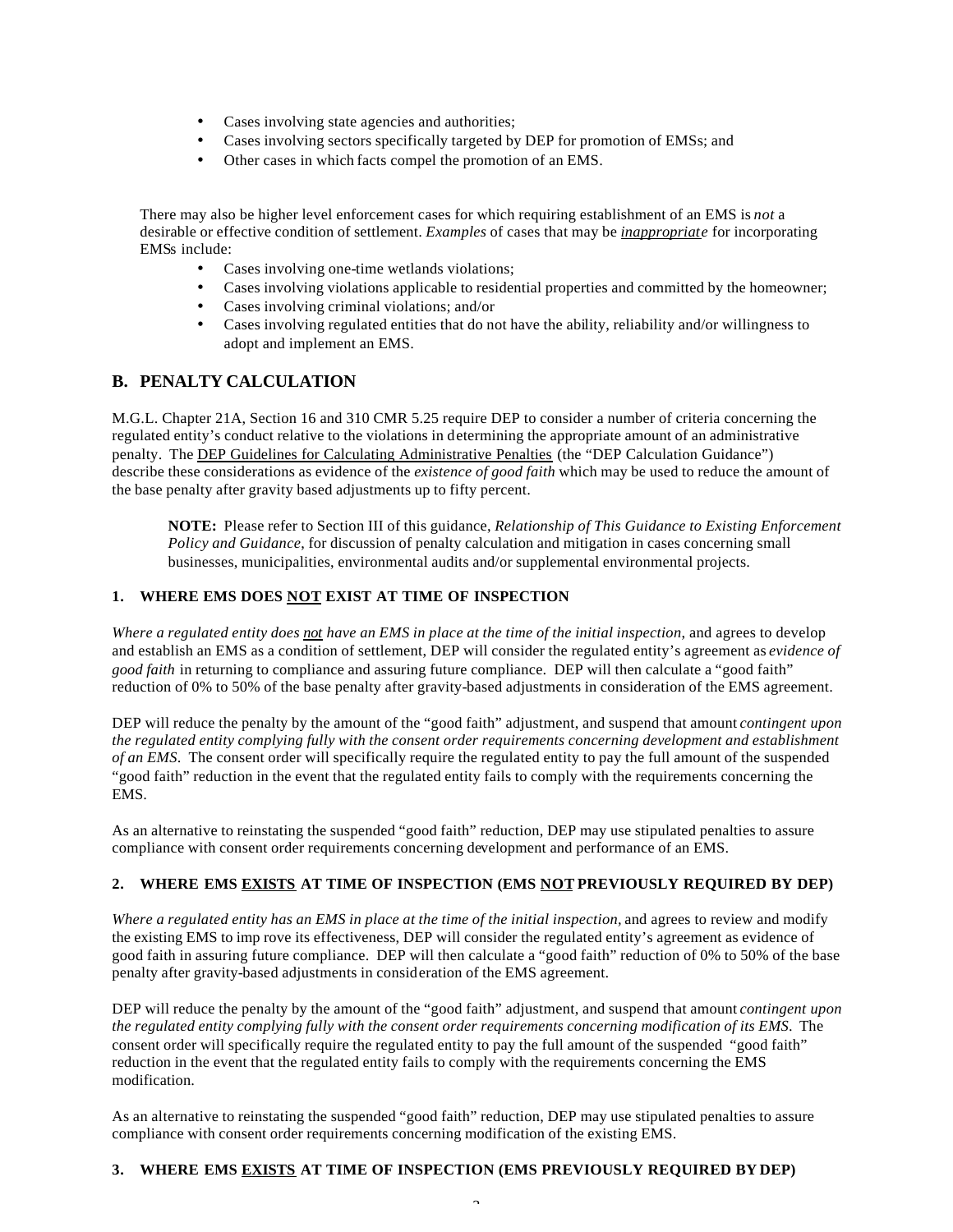*Where a regulated entity has an EMS in place at the time of the initial inspection that was previously required in a consent order with DEP*, DEP will consider the noncompliance as evidence of "lack of good faith." DEP will then calculate a "lack of good faith" increase of 0% to 50% of the base penalty after gravity based adjustments.

If DEP requires review and modification to improve the effectiveness of the existing EMS, DEP may suspend the amount of the increase contingent upon the regulated entity complying fully with the consent order requirements concerning improvement of the existing EMS. The consent order will require the regulated entity to pay the full amount of the suspended "lack of good faith" increase in the event that the regulated entity fails to comply with requirements concerning improvement of the EMS.

As an alternative to suspending the "lack of good faith" increase, DEP may use stipulated penalties to assure compliance with consent order requirements concerning improvement of the EMS.

In the event of subsequent noncompliance with environmental requirements, DEP will not reduce, or in any way mitigate a penalty in consideration of the existence of an EMS or any agreement to improve the effectiveness of an existing EMS.

#### **C. KEY ELEMENTS REQUIRED IN LIEU OF MANDATING A TYPE OF EMS**

DEP will not mandate any particular type of EMS although DEP may require that certain key elements, outlined below, be contained in each EMS required in the resolution of an enforcement matter.

#### **D. EMS TEMPLATES ENCOURAGED**

DEP may encourage the development of EMS templates for use by specific public and private sectors through a variety of means.

## **III. RELATIONSHIP OF THIS GUIDANCE TO EXISTING ENFORCEMENT POLICY AND GUIDANCE**

### **A. 1997 ENFORCEMENT RESPONSE GUIDANCE**

This guidance serves to amend the 1997 DEP Enforcement Response Guidance (ERG), Section I, A (page 2) to include the following in the list of DEP goals and objectives advanced by the ERG:

5) implementation of an effective environmental management system (EMS) to improve a regulated entity's environmental performance.

### **B. SMALL BUSINESS POLICY**

The Small Business Policy provides for suspension or waiver of a penalty if a small business satisfies certain conditions, including a *demonstration of a good faith intention to maintain future compliance.* DEP considers the development and establishment of an EMS to satisfy the demonstration of such good faith intention.

The Small Business Policy provides that if a small business, as that term is defined in the Small Business Policy, agrees to develop and establish an EMS, *and* satisfies all other conditions specified in the policy, DEP may suspend or waive the *entire* penalty in accordance with the policy. If a small business agrees to develop and establish an EMS, but does *not* satisfy *all* other specified conditions, DEP may reduce the penalty consistent with the DEP Calculation Guidance, but may not suspend or waive the *entire* penalty.

## **C. MUNICIPAL POLICY**

The Municipal Policy provides for suspension or waiver of a penalty if a municipality satisfies certain conditions, including *demonstration of a good faith intention to maintain future compliance.* DEP considers the development and establishment of an EMS to satisfy the demonstration of good faith intention.

4 The Municipal Policy provides that if a municipality agrees to develop and establish an EMS, *and* satisfies all other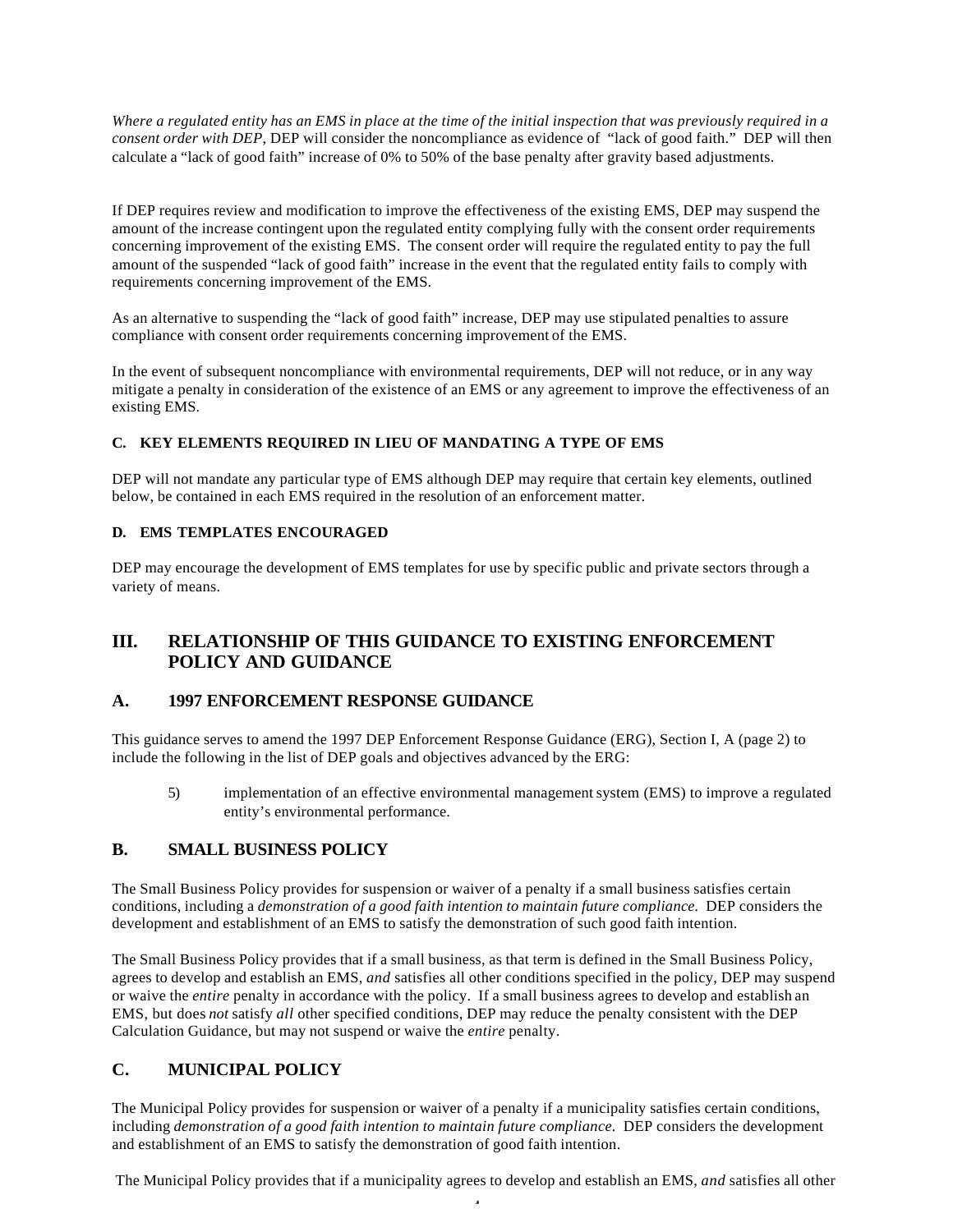conditions specified in the policy, DEP may suspend or waive the *entire* penalty in accordance with the policy. If a municipality agrees to develop and establish an EMS, but does *not* satisfy all other specified conditions, DEP may reduce the penalty consistent with the DEP Calculation Guidance, but may *not* suspend or waive the entire penalty.

 In addition, the Municipal Policy provides that compliance problems discovered through a "municipal environmental audit" or through "due diligence," as those terms are defined in the Municipal Policy, and disclosed pursuant to the Municipal Policy will be subject to penalty relief under the terms of Section IV of the Municipal Policy (e.g., all penalty except for economic benefit is waived).

If a municipality implements an EMS that requires the municipality to review and evaluate its environmental compliance systematically and periodically, DEP may consider the EMS to be consistent with "municipal environmental audit" and "due diligence," as those terms are defined in the Municipal Policy. Thus, if a municipality discovers compliance problems through its implementation of an EMS, and discloses the problems to DEP consistent with the terms of the Municipal Policy, DEP may waive the punitive portion of the penalty.

### **D. ENVIRONMENTAL AUDIT POLICY**

The Environmental Audit Policy (or "Audit Policy") provides that compliance problems discovered through an "environmental audit" or through "due diligence," as those terms are defined in the Audit Policy, and disclosed pursuant to the Audit Policy, will be subject to penalty relief under the terms of the Audit Policy (i.e., all penalty except for economic benefit is waived).

If a regulated entity implements an EMS that requires the regulated entity to review and evaluate its environmental compliance systematically and periodically, DEP may consider the EMS to be consistent with "environmental audit" and "due diligence," as those terms are defined in the Audit Policy. Thus, if a regulated entity discovers compliance problems through its implementation of an EMS, and discloses the problems to DEP consistent with the terms of the Audit Policy, DEP may waive the punitive portion of the penalty.

## **E. SUPPLEMENTAL ENVIRONMENTAL PROJECT POLICY**

 The DEP Supplemental Environmental Project ("SEP") Policy defines a SEP as an "environmentally beneficial" project which a regulated entity agrees to undertake "in settlement of an enforcement action," but which the regulated entity is "not otherwise legally required to perform."

The concept of an EMS as a condition of settlement in an enforcement action is similar in certain respects to the concept of a SEP in that:

- Each may be considered "environmentally beneficial,"
- Each is being undertaken by a regulated entity "in settlement of an enforcement action," and
- A regulated entity is "not otherwise legally required to perform" either one.

However, DEP considers the development and implementation of an EMS **principally** to be part of the *activity necessary* for a regulated entity to return to, achieve, maintain and/or improve overall environmental compliance. DEP considers the performance of a SEP **principally** to be *beyond what is necessary* to return to compliance and continually assure future compliance with environmental requirements. Thus, DEP does not consider an EMS to be a category of SEP. Accordingly, DEP is not limited by the legal constraints inherent in the SEP Policy or by the terms and degree of penalty mitigation set forth in the SEP Policy in requiring an EMS as a condition of settlement.

**NOTE:** A case settlement may contain both an agreement to develop and establish an EMS and an agreement to perform a SEP of some nature. In that situation, the EMS agreement is considered evidence of good faith, as described above, and the penalty is calculated accordingly. Once the penalty is calculated, the amount of the penalty may be reduced up to 75% in consideration of the SEP performance.

## **F. EPA PERFORMANCE TRACK PROGRAM**

and reporting. Once accepted, EPA awards facilities *incentives*, including: low priority for inspection; penalty The U.S. Environmental Protection Agency administers a Performance Track Program in which facilities voluntarily adopt and self-certify to an EMS with key elements similar to those outlined in this guidance. Participants conduct compliance and environmental management system audits in accordance with EPA's Performance Track guidelines. EPA will accept facilities into the program if they check and correct violations, document past environmental improvement, commit to continuous improvement, have a record of sustained compliance and do public outreach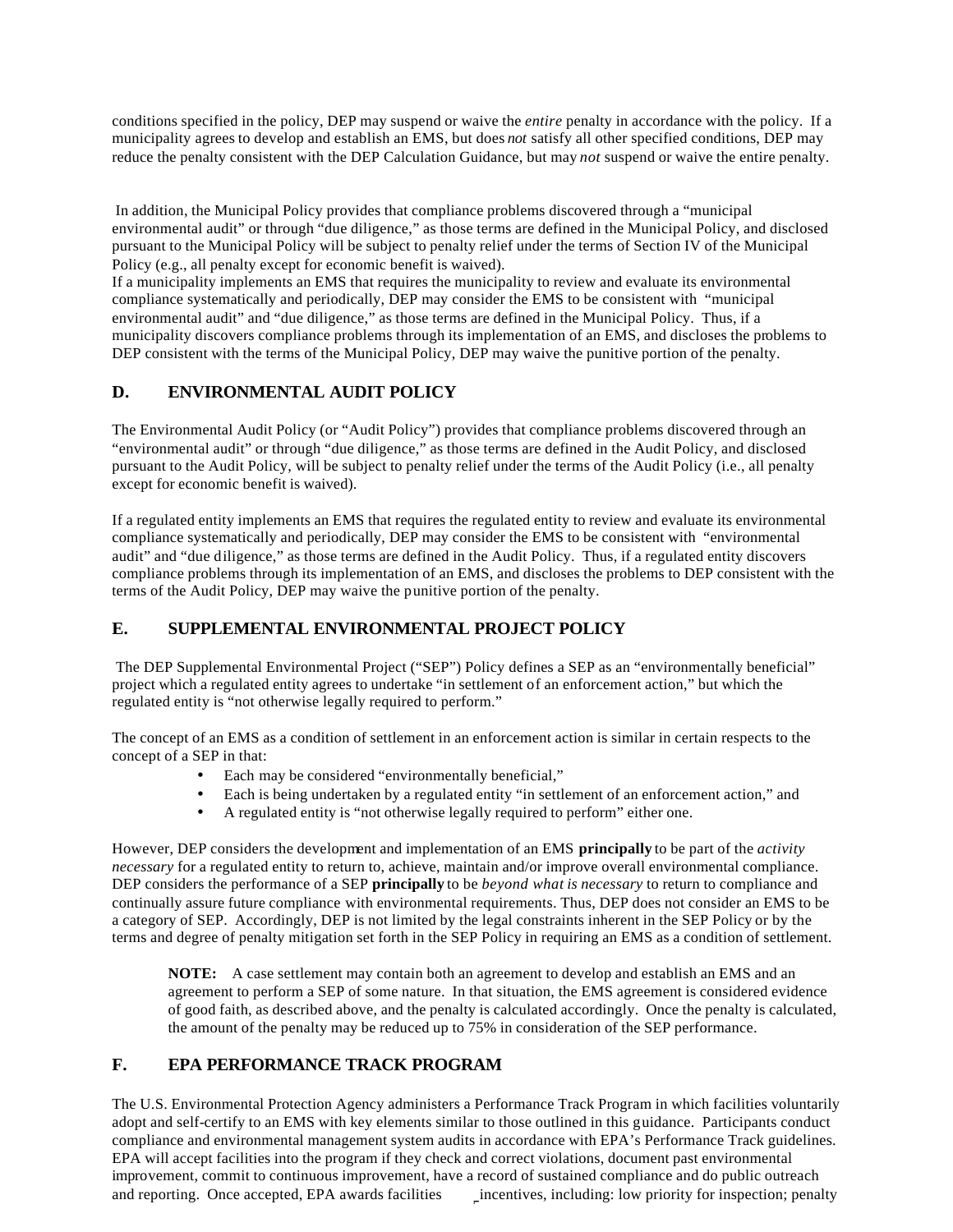mitigation for good faith participation; use of a logo; listing on an EPA web site and other benefits.

Provided that each participant's EMS contains elements to identify and correct violations, DEP may recognize Performance Track participants, accepted by EPA and in good standing, by:

- 1. Reducing penalties and exempting certain violations from higher level enforcement as described in this guidance, provided that any harm caused was remedied immediately, and that all violations:
	- Were corrected as soon as possible;
	- Are not likely to cause imminent and substantial endangerment;
	- Did not cause serious actual harm:
	- Are not criminal:
	- Afforded no significant economic benefit; and
	- Did not violate the terms of any judicial or administrative order or any consent agreement.
- 2. Choosing not to conduct routine regulatory compliance inspections and instead observing audits conducted by facilities or conducting random audits. DEP may conduct inspections in response to imminent and substantial endangerment, a tip, or a complaint concerning potential civil or criminal violations at the facility.

## **IV. KEY ELEMENTS OF A COMPLIANCE-FOCUSED EMS**

The consent order should require the regulated entity to develop an EMS manual tailored to reflect the size, complexity and environmental conditions and circumstances of its operations. The EMS manual should be organized to clearly address, at a minimum, the key elements listed below.

The key elements are closely inter-related components of an EMS for which subsystems and documented procedures should be developed and fully integrated if the entire program is to be effective. The key elements will usually be included in consent orders as a complete group; however, individual elements may need to be modified to reflect conditions and circumstances of a specific regulated entity.

Each regulated entity should implement an EMS to ensure that the regulated entity achieves and maintains compliance with the environmental requirements including, at a minimum, the development and implementation of:

- 1. Environmental compliance policies, procedures and guidance documents for all of the organization's operations and activities;
- 2. Clearly specified organizational responsibilities and accountability of organization's staff and management, on-site service providers, and contractors for regulatory compliance, required reporting to regulatory agencies, and corrective actions implemented in their area(s) of responsibility;
- 3. A system for tracking compliance activities;
- 4. Schedules and a system for conducting regular inspections of operations and facilities and annual selfaudits of operations and facilities for the purposes of preventing and controlling releases, ensuring environmental protection, and maintaining compliance with statutory and regulatory requirements;
- 5. A system for ensuring that routine requirements for sampling, monitoring, and reporting data required by law, regulation and permit are accomplished;
- 6. Standard procedures and requirements for incident and noncompliance reporting to regulatory agencies, including requirements to report releases of oil and/or hazardous materials and implementation of measures to minimize risks from such releases;
- 7. A system for establishing return to compliance plans for noncompliance identified during inspections and audits;
- 8. A system for the development of continuous improvement goals and results reporting that may include: recycling and the purchase of recycled products; pollution prevention; source reduction; resource conservation; energy consumption; waste minimization, renewable energy and renewable technologies;